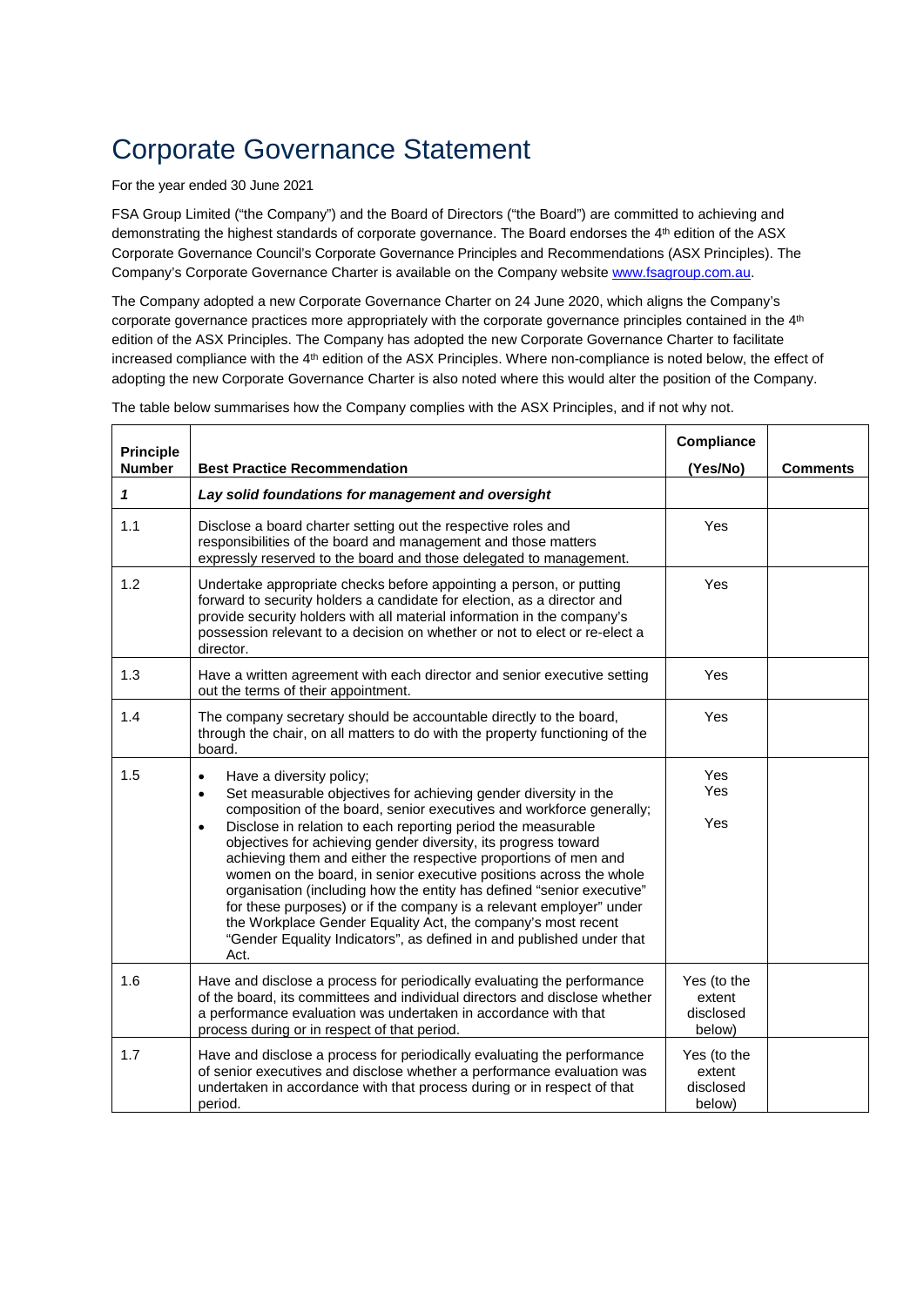For the year ended 30 June 2021

| $\boldsymbol{2}$ | Structure the board to be effective and add value                                                                                                                                                                                                                                                                                                                                                                                                                                                                                                                             |           |        |
|------------------|-------------------------------------------------------------------------------------------------------------------------------------------------------------------------------------------------------------------------------------------------------------------------------------------------------------------------------------------------------------------------------------------------------------------------------------------------------------------------------------------------------------------------------------------------------------------------------|-----------|--------|
| 2.1              | If the board does not have a nomination committee, disclose that fact and<br>the processes it employs to address board succession issues and to<br>ensure that the board has the appropriate balance of skills, knowledge,<br>experience, independence and diversity to enable it to discharge its duties<br>and responsibilities effectively.                                                                                                                                                                                                                                | Yes       |        |
| 2.2              | Have and disclose a board skills matrix setting out the mix of skills and<br>diversity that the board currently has or is looking to achieve in its<br>membership.                                                                                                                                                                                                                                                                                                                                                                                                            | <b>No</b> | Page 6 |
| 2.3              | Disclose the names of the directors considered by the board to be<br>$\bullet$<br>independent directors.<br>If a director has an interest, position, association or relationship that<br>$\bullet$<br>might cause doubts about the independence of a director, disclose<br>the nature of the interest, position, association or relationship in<br>question and an explanation of why the board is of that opinion.<br>Disclose the length of service of each director.<br>$\bullet$                                                                                          | Yes       |        |
| 2.4              | The majority of the board should be independent directors.                                                                                                                                                                                                                                                                                                                                                                                                                                                                                                                    | No        | Page 5 |
| 2.5              | The chair of the board should be an independent director and, in<br>particular, should not be the same person as the CEO.                                                                                                                                                                                                                                                                                                                                                                                                                                                     | Yes       |        |
| 2.6              | Have a program for inducting new directors and provide appropriate<br>professional development opportunities for directors to develop and<br>maintain the skills and knowledge needed to perform their role as<br>directors effectively.                                                                                                                                                                                                                                                                                                                                      | Yes       |        |
| 3                | Instil a culture of acting lawfully, ethically and responsibly                                                                                                                                                                                                                                                                                                                                                                                                                                                                                                                |           |        |
| 3.1              | Disclose its values.                                                                                                                                                                                                                                                                                                                                                                                                                                                                                                                                                          | Yes       |        |
| 3.2              | Have a code of conduct for directors, senior executives and employees<br>and disclose that code or a summary of it and ensure that the board or a<br>committee of the board is informed of any material beaches of that code.                                                                                                                                                                                                                                                                                                                                                 | Yes       |        |
| 3.3              | Have a whistleblower policy and ensure that the board or a committee of<br>the board is informed of any material incidents reported under that policy.                                                                                                                                                                                                                                                                                                                                                                                                                        | Yes       |        |
| 3.4              | Have an anti-bribery and corruption policy and ensure that the board or a<br>committee of the board is informed of any material breaches of that policy.                                                                                                                                                                                                                                                                                                                                                                                                                      | Yes       |        |
| 4                | Safeguard the integrity of corporate reports                                                                                                                                                                                                                                                                                                                                                                                                                                                                                                                                  |           |        |
| 4.1              | The board should have an audit committee which:                                                                                                                                                                                                                                                                                                                                                                                                                                                                                                                               |           |        |
|                  | has at least three members, all of whom are Non-Executive Director;<br>$\bullet$                                                                                                                                                                                                                                                                                                                                                                                                                                                                                              | No        | Page 9 |
|                  | and<br>a majority of whom are independent directors; and<br>$\bullet$                                                                                                                                                                                                                                                                                                                                                                                                                                                                                                         | No        |        |
|                  | be chaired by an independent director who is not the chair of the<br>$\bullet$<br>board; and<br>disclose the charter of the committee, the relevant qualifications and<br>$\bullet$                                                                                                                                                                                                                                                                                                                                                                                           | No        |        |
|                  | experience of the members of the committee; and                                                                                                                                                                                                                                                                                                                                                                                                                                                                                                                               | Yes       |        |
|                  | in relation to each reporting period, the number of times the<br>$\bullet$<br>committee met throughout the period and the individual attendances<br>of the members at those meetings.                                                                                                                                                                                                                                                                                                                                                                                         | Yes       |        |
| 4.2              | The board should, before it approves the entity's financial statements for a<br>financial period, receive from its CEO and CFO a declaration that, in their<br>opinion, the financial records of the entity have been properly maintained<br>and that the financial statements comply with the appropriate accounting<br>standards and give a true and fair view of the financial position and<br>performance of the entity and that the opinion has been formed on the<br>basis of a sound system of risk management and internal control which is<br>operating effectively. | Yes       |        |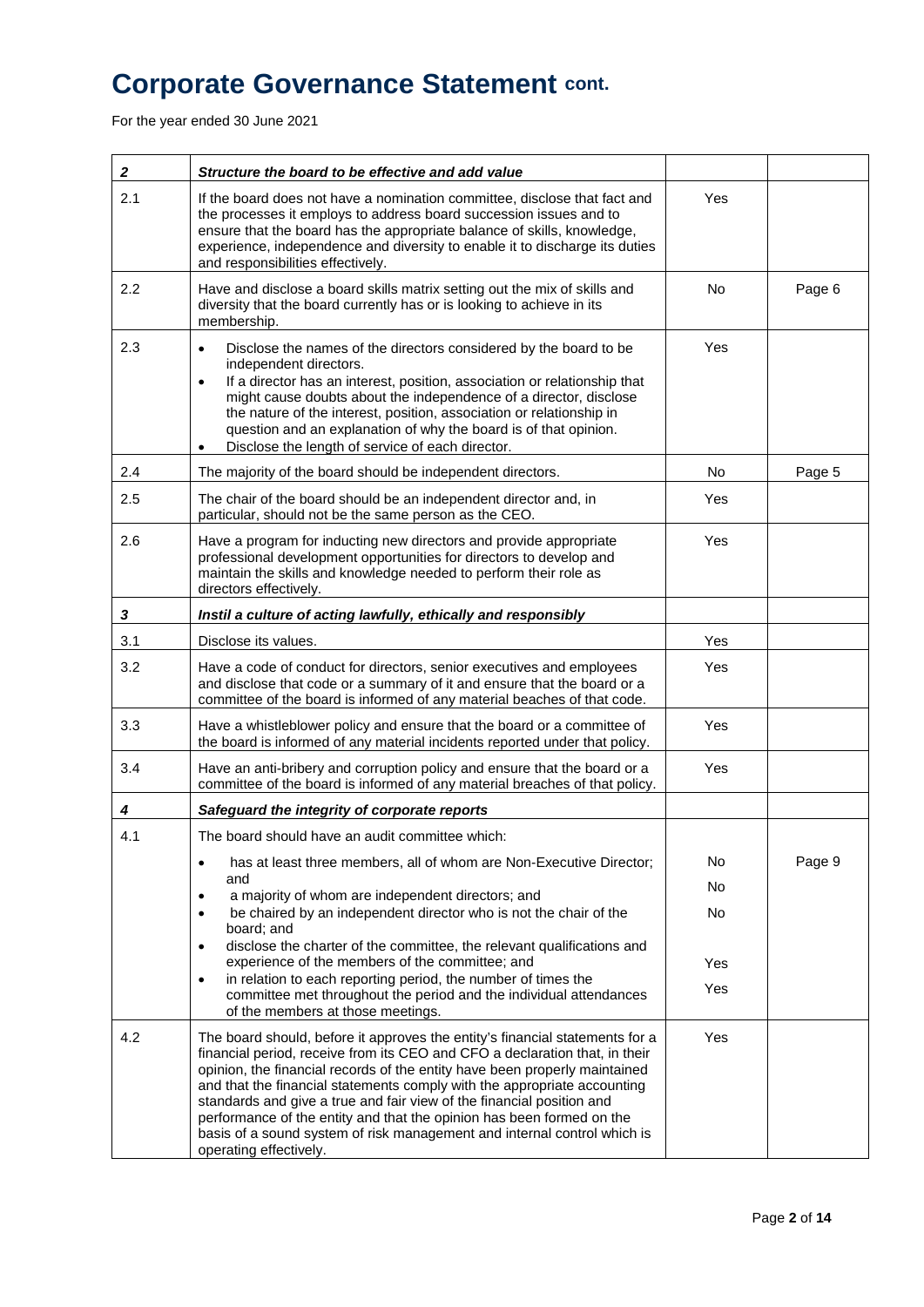For the year ended 30 June 2021

| 4.3 | Disclose its process to verify the integrity of any periodic corporate report<br>it releases to the market that is not audited or reviewed by an external<br>auditor.                             | Yes |  |
|-----|---------------------------------------------------------------------------------------------------------------------------------------------------------------------------------------------------|-----|--|
| 5   | Make timely and balanced disclosure                                                                                                                                                               |     |  |
| 5.1 | Have and disclose a written policy for complying with its continuous<br>disclosure obligations under listing rule 3.1                                                                             | Yes |  |
| 5.2 | Ensure the board received copies of all material market announcements<br>promptly after they have been made.                                                                                      | Yes |  |
| 5.3 | A listed entity that gives a new and substantive investor or analyst<br>presentation should release a copy of the presentation materials on the<br>ASX Market Platform ahead of the presentation. | Yes |  |

| 6              | Respect the rights of security holders                                                                                                                                                                                                                                                                                                                 |            |         |
|----------------|--------------------------------------------------------------------------------------------------------------------------------------------------------------------------------------------------------------------------------------------------------------------------------------------------------------------------------------------------------|------------|---------|
| 6.1            | Provide information about the company and its governance to investors<br>via the company's website.                                                                                                                                                                                                                                                    | Yes        |         |
| 6.2            | Have an investor relations program to facilitate effective two-way<br>communication with investors.                                                                                                                                                                                                                                                    | Yes        |         |
| 6.3            | Disclose policies and processes in place to facilitate and encourage<br>participation at meetings of security holders.                                                                                                                                                                                                                                 | <b>Yes</b> |         |
| 6.4            | Ensure that all substantive resolutions at a meeting of security holders are<br>decided by a poll rather than by show of hands.                                                                                                                                                                                                                        | <b>No</b>  | Page 11 |
| 6.5            | Give security holders the option to receive communications from, and<br>send communications to, the company and its security registry<br>electronically.                                                                                                                                                                                               | Yes        |         |
| $\overline{7}$ | Recognise and manage risk                                                                                                                                                                                                                                                                                                                              |            |         |
| 7.1            | Have a committee or committees to oversee risk, each of which has:                                                                                                                                                                                                                                                                                     |            |         |
|                | at least three members; and<br>$\bullet$                                                                                                                                                                                                                                                                                                               | Yes        |         |
|                | a majority of whom are independent directors; and<br>$\bullet$<br>are chaired by an independent directors; and<br>$\bullet$                                                                                                                                                                                                                            | Yes        |         |
|                | disclose the charter of the committee and the members of the<br>$\bullet$                                                                                                                                                                                                                                                                              | Yes        |         |
|                | committee; and<br>at the end of each reporting period, the number of times the<br>$\bullet$                                                                                                                                                                                                                                                            | Yes        |         |
|                | committee met throughout the period and the individual attendances<br>of the members at those meetings.                                                                                                                                                                                                                                                |            |         |
|                |                                                                                                                                                                                                                                                                                                                                                        | Yes        |         |
| 7.2            | The board or committee of the board should review the company's risk<br>management framework at least annually to satisfy itself that it continues<br>to be sound that the entity is operating with due regard to the risk appetite<br>set by the board; and disclose, in relation to each reporting period,<br>whether such a review has taken place. | <b>Yes</b> |         |
| 7.3            | Disclose if it has an internal audit function, how the function is structured<br>and what role it performs or if it does not have an internal audit function,<br>that fact and the processes it employs for evaluation and continually<br>improving the effectiveness of its risk management and internal control<br>processes.                        | Yes        |         |
| 7.4            | Disclose whether the company has any material exposure to economic,<br>environmental and social sustainability risks and if it does, how it<br>manages or intends to manage those risks.                                                                                                                                                               | <b>No</b>  | Page 13 |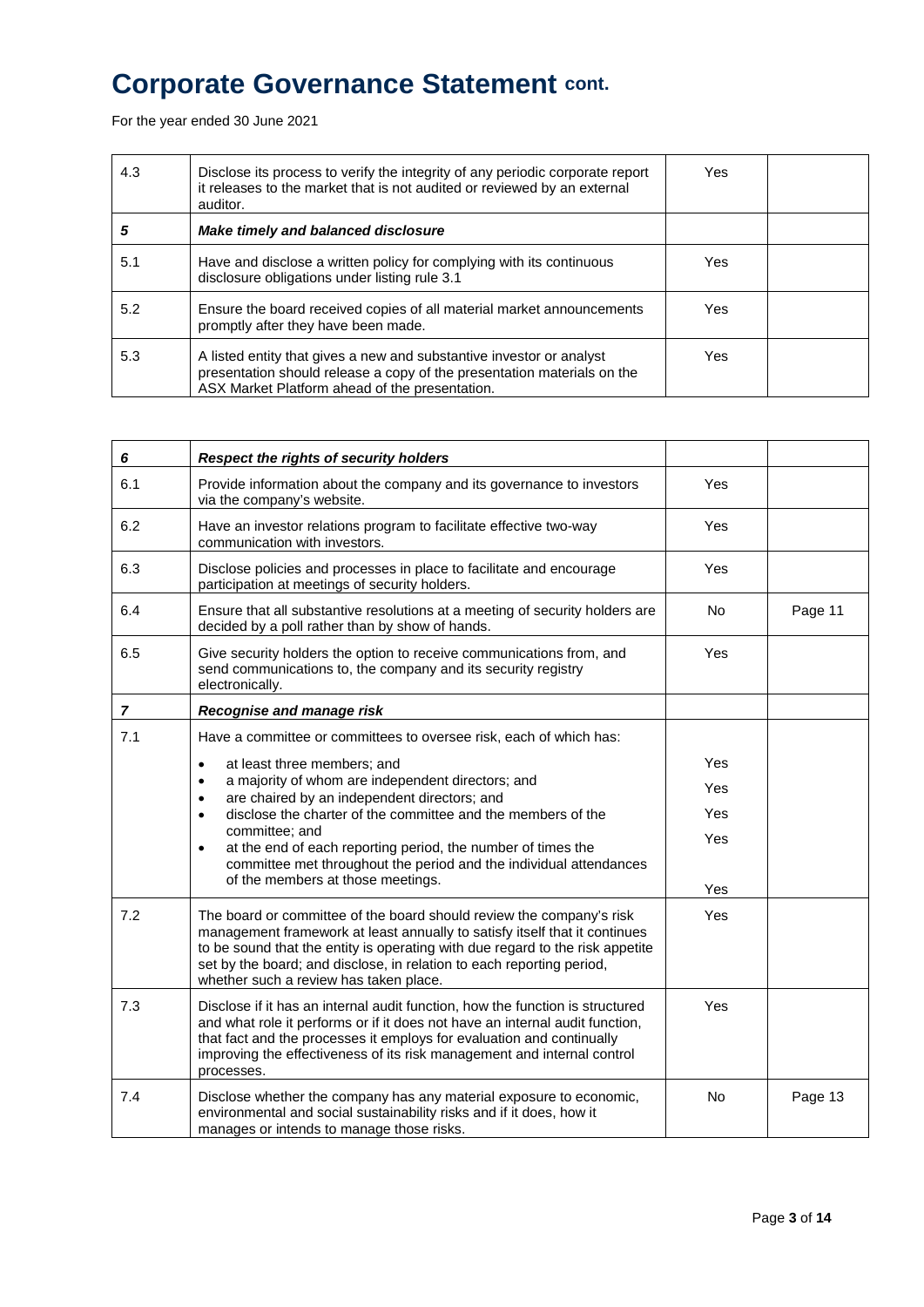For the year ended 30 June 2021

| 8   | Remunerate fairly and responsibly                                                                                                                                                                                                                   |     |         |
|-----|-----------------------------------------------------------------------------------------------------------------------------------------------------------------------------------------------------------------------------------------------------|-----|---------|
| 8.1 | The board should have a remuneration committee which has:                                                                                                                                                                                           |     |         |
|     | at least three members, all of whom are independent directors; and                                                                                                                                                                                  | No. | Page 13 |
|     | is chaired by an independent director; and<br>٠<br>disclose the charter of the committee, the members of the committee;<br>and                                                                                                                      | Yes |         |
|     |                                                                                                                                                                                                                                                     | Yes |         |
|     | at the end of each reporting period, the number of times the<br>committee met throughout the period and the individual attendances<br>of the members at those meetings.                                                                             | Yes |         |
| 8.2 | Separately disclose policies and practices regarding the remuneration of<br>Non-Executive Director and the remuneration of executive directors and<br>other senior executives.                                                                      | Yes |         |
| 8.3 | Have a policy on whether participants are permitted to enter into<br>transactions (whether through use of derivatives or otherwise) which limit<br>the economic risk of participating in the scheme and disclose that policy or<br>a summary of it. | No. | Page 14 |

Set out below is commentary on the practical application of each of the ASX Principles noted above.

### **Principle 1: Lay solid foundations for management and oversight**

#### **Roles and Responsibilities**

The Directors are responsible to the shareholders for promoting and managing the performance of the Company in both the short and longer term. Their focus is to enhance the interests of shareholders and other key stakeholders and to ensure the Company is properly managed. The functions, powers and responsibilities of the Board are governed by the *Corporations Act 2001* and general law.

The Board has established the respective roles and responsibilities of the Board and of senior executives and disclosed those roles in the Corporate Governance Charter which can be found on the Company's website.

#### **Material Information on Directors**

The Company provides shareholders with all material information regarding a proposed director in the meeting materials provided to shareholders. The Company undertakes background checks when appointing any new directors and also regularly liaises with Directors to ensure any changes to Directors' circumstances are known to the Company.

#### **Written Agreements**

Each Director and senior executive has a written contract with the Company setting out the terms of their appointment so that each party has a clear understanding of their roles and responsibilities.

#### **Company Secretary**

The Company Secretary's appointment is determined by the Board, and the Company Secretary is accountable to the Board, through the Chairperson, on all governance matters.

#### **Diversity**

The Company has a diversity policy regarding gender, age, ethnic and cultural diversity within the Corporate Governance Charter of the Company which is available on the Company website.

The following sets out the respective proportions of men and women on the Board and in senior executive positions across the whole of the group. For the purposes of this table "key management personnel" has the meaning given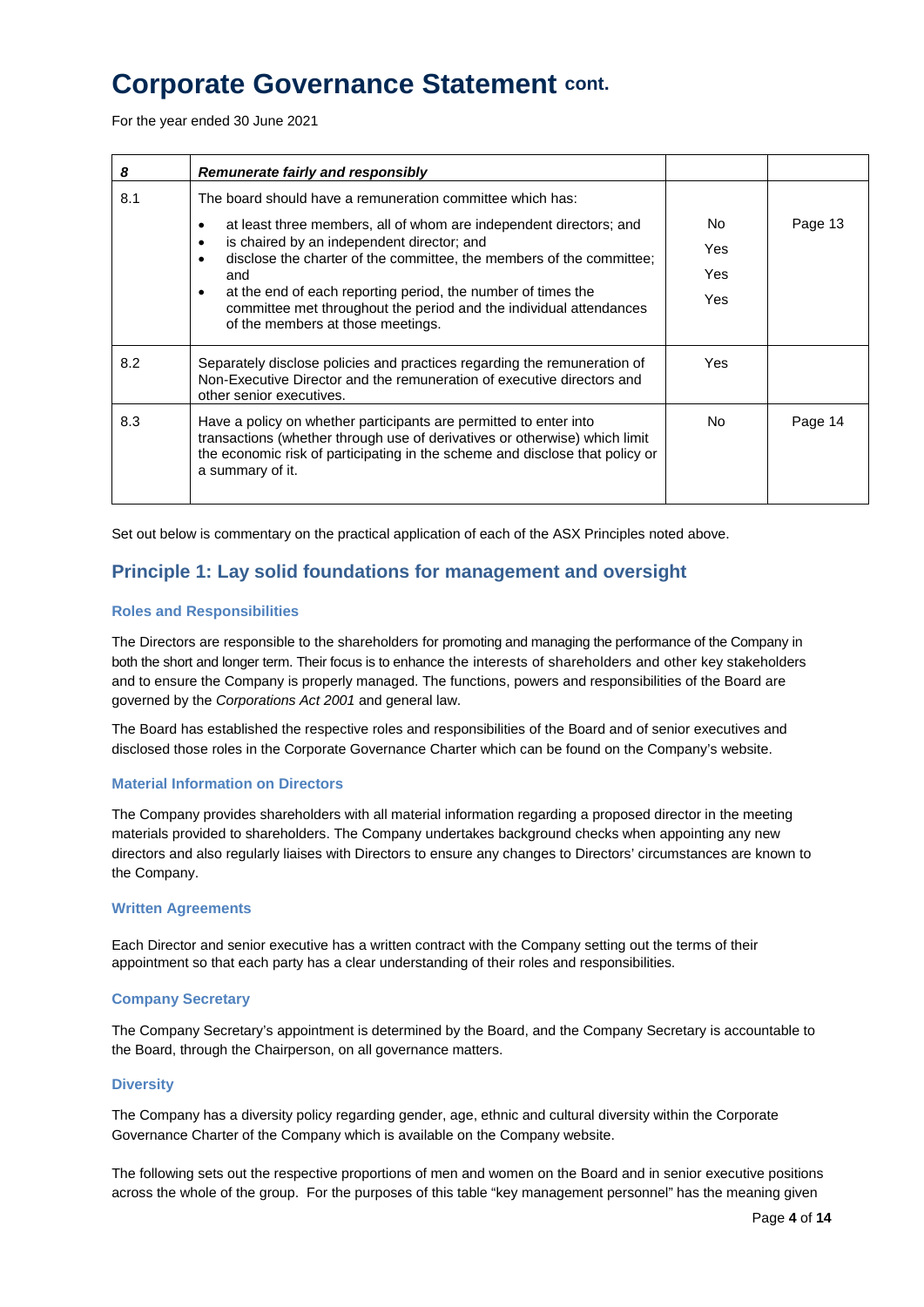For the year ended 30 June 2021

in the Accounting Standard AASB 124 *Related Party Disclosure* as 'those persons having authority and responsibility for planning, directing and controlling the activities of the entity, directly and indirectly, including any director (whether executive or otherwise) of that entity" ("KMP") and senior managers and "senior management" means the key executive in the organisation reporting directly to KMP.

|                          | 30-Jun-21  |             | 30-Jun-20  |             |
|--------------------------|------------|-------------|------------|-------------|
|                          | Female (%) | Male $(\%)$ | Female (%) | Male $(\%)$ |
| Key Management Personnel | 67         | 33          | 67         | 33          |
| Senior management        | 20         | 80          | 20         | 80          |
| Group                    | 50         | 50          | 47         | 53          |

The Company complies with the requirement under the Workplace Gender Equality Act to make annual filings disclosing the Company's "Gender Equality Indicators" for the 12-month period ending 31 March.

#### **Performance of Board and senior executives**

The Board undertakes a regular self-assessment of the performance of the Board as a whole (including its Committees and governance processes) and as part of this process considers Board renewal as and when appropriate. Self-assessment of the performance of the Board and its Committees was undertaken during the 2021 financial year.

Performance of individual Directors is assessed against a range of criteria. This review includes assessing the ability of the Director to consistently create shareholder value, contribute to the development of strategies, participate in risk identification, mentoring senior management, consider the views of other Directors and members of management and key third party stakeholders. The performance assessment also considers the ability for the Directors to discharge their duties and obligations to the Company. The performance of each Director was assessed during the September Remuneration Committee review during the 2021 financial year.

The performance review for senior executives is conducted based on specific key performance indicators ("KPI's") being achieved. KPI's include profit contribution, customer satisfaction, leadership contribution and portfolio management. A long-term incentives programme ("LTI") has been set to align the targets of the Consolidated Entity's five year plan with the targets of the responsible executives. Due to the restructuring of the business, the initial KPI's set at the commencement of the 5 year plan incentive were no longer appropriate. LTI payments were approved at the Board's discretion.

The new Corporate Governance Charter provides further information regarding the process for evaluation of the Board, the Directors and senior executives.

### **Principle 2: Structure the Board to be effective and add value**

The Board operates in accordance with the broad principles set out in the Corporate Governance Charter which includes:

- to aim for, so far as is practicable given the size of the Company:
	- o a majority of the Board being independent directors;
		- o the appointment of a chairperson who is an independent director;
		- o a chairperson who is not an Executive Director;
		- o a board comprising of members with diverse backgrounds;
- to have at least three directors; and
- the Non-Executive Director meeting from time to time without the Executive Directors present.

The Board presently has three Directors, one is considered to be independent which is not a clear majority.

#### **Nominations Committee**

The Company has not established a Nominations Committee as the Board currently performs the functions of this Committee, and in doing so, observes the Nominations Committee Charter which was incorporated into the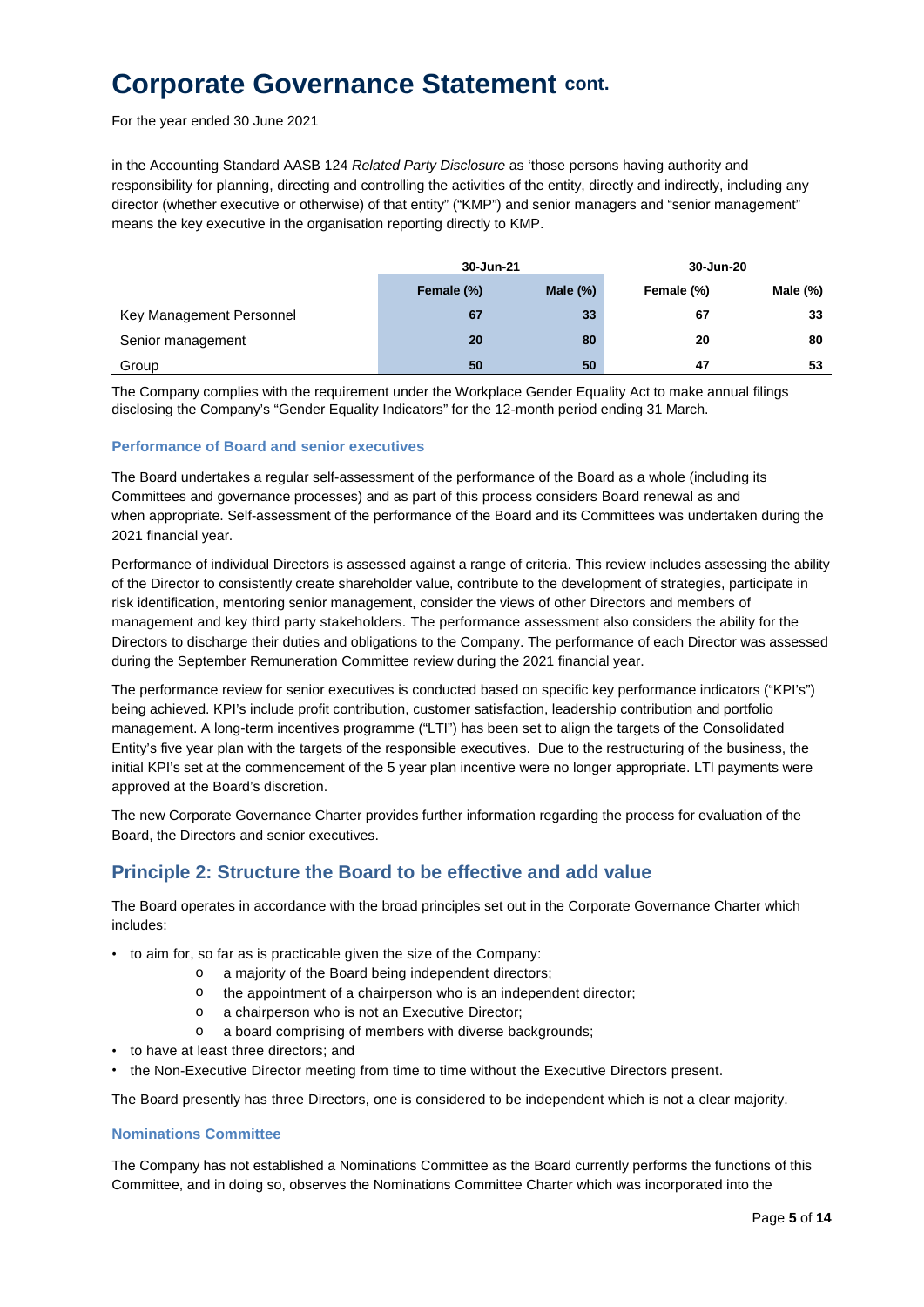For the year ended 30 June 2021

Corporate Governance Charter. The Directors in deciding not to have a separate Nominations Committee concluded that the Company was not of a size nor are its affairs of such complexity as to justify the formation of this Committee. The Directors have maintained this position under the new Corporate Governance Charter and have not established a Nominations Committee.

The Board, acting in the capacity of the Nominations Committee, and observing the Nominations Committee Charter contained in the Corporate Governance Charter properly assesses prospective Directors. In doing so it ensures there are complementary board skills and experience in place, and where necessary, engages consultants to assist in this process.

The Board seeks to have a balanced diversity in Board members and currently has one female Board member out of a Board comprising three members.

The Board will consider the Nominations Committee Charter in considering matters relating to the appointment of members to the Board. The Nominations Committee Charter provides for the development of criteria for appointment and review of Board positions including implementing processes to assess the necessary and desirable skill sets of the Board members including experience, expertise, skills and performance of the Board.

#### **Board Skill Matrix**

During the 2021 financial year, the Company did not have a skill matrix setting out the skills and diversity that the Board currently has or is looking to achieve in its membership. While the Company does not have a set skill matrix, the composition of the board is a blend of diverse, yet relevant skills, experience and gender.

#### **Directors' independence**

In assessing the independence of Directors, the Company has regard to Recommendation 2.3 of the ASX Principles and regards an independent Director as a Non-Executive Director (that is, not a member of management) who:

- is not or has not been, employed in an executive capacity by the entity or any of its subsidiaries and if so employed, there has been a period of at least three years between ceasing such employment and serving on the Board;
- is not, or has not within the last three years been, a partner, director or senior employee of a provider of material professional services to the entity or any of its subsidiaries;
- is not or has not been within the last three years, in a material business relationship (e.g. as a supplier or customer) with the entity or any of its subsidiaries, or any officer of, or otherwise associated with, someone with such a relationship;
- is not a substantial security holder of the entity or an officer of, or otherwise associated with, a substantial security holder of the entity;
- has no material contractual relationship with the entity or its subsidiaries other than as a director;
- has no close family ties with any person who falls within any of the categories described above; or
- has not been a director of the entity for such a period that his or her independence may have been compromised.

#### **Board members**

The names, skills and experience of the Directors in office at the date of this Statement, and the period of office of each Director, are set out in the Directors' Report. At the date of signing the Directors' Report, the Board comprised two Executive Directors and one Non-Executive Director (including the Chairman). The Non-Executive Director, Mr David Bower, have no relationships adversely affecting independence and so are deemed independent under the principles set out above.

Mr Timothy Odillo Maher is an Executive Director and a substantial shareholder of the Company and accordingly he is not considered to be independent of the Company based on the ASX Principles. Mr Odillo Maher has a long association with the Company and the Board considers that it is in the best interests of all shareholders to have a Director with Mr Odillo Maher's industry and business expertise and Company history as a member of the Board.

Ms Deborah Southon is an Executive Director and a substantial shareholder of the Company and accordingly she is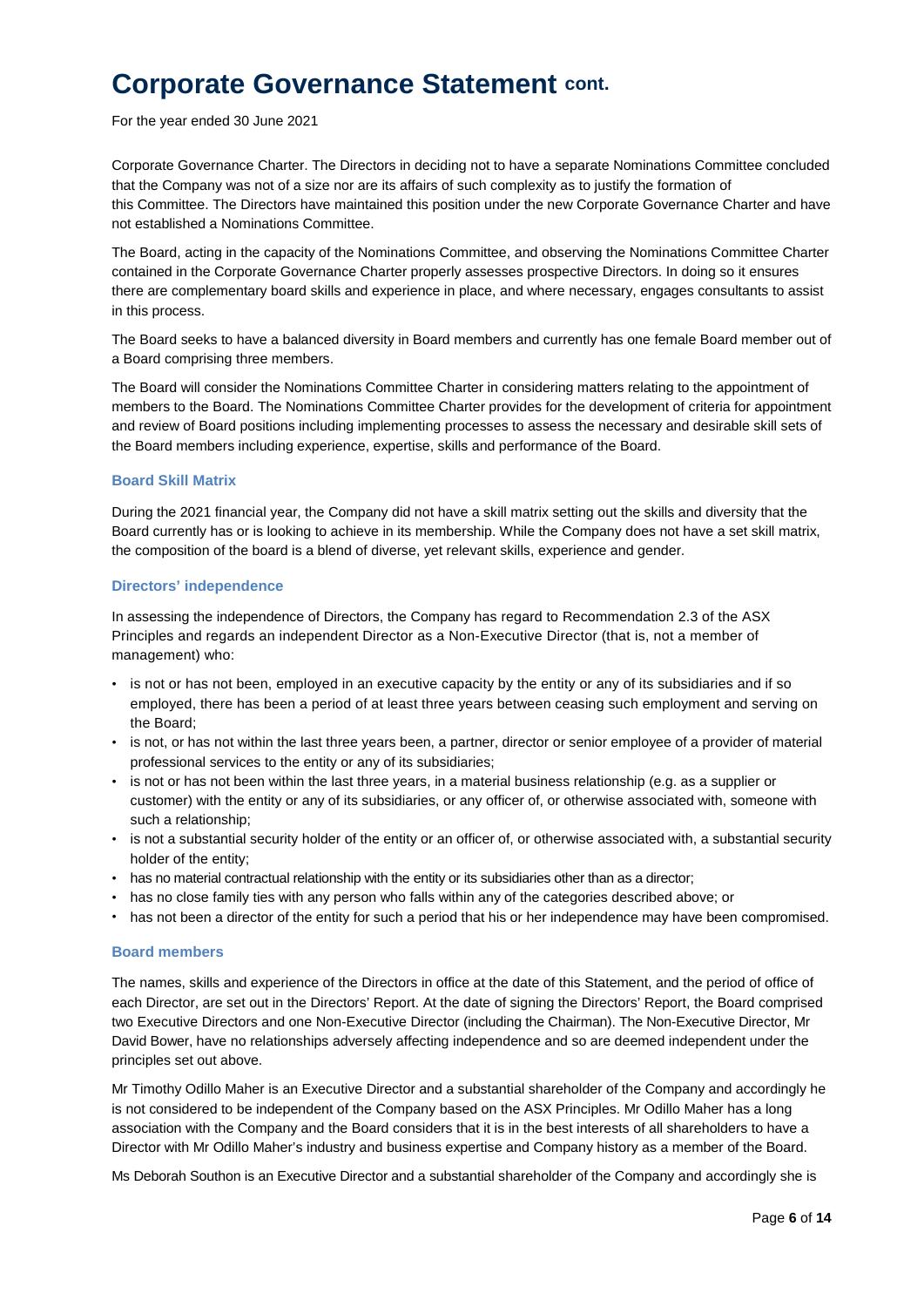For the year ended 30 June 2021

not considered to be independent of the Company based on the ASX Principles. Ms Southon has a long association with the Company and the Board considers that it is in the best interests of all shareholders to have a Director with Ms Southon's industry and business expertise and Company history as a member of the Board.

The Board regularly assesses whether each Non-Executive Director is independent.

#### **Term of office**

The Company's Constitution requires that one third (or the nearest number thereto but not less than one third) of the Directors, other than the Managing Director, must retire from office at each Annual General Meeting. A Director who retires by rotation is eligible for re-election. The Company's Constitution does not provide exclusions from re-election by rotation for the Executive Directors.

#### **The Chairperson**

The Chairperson is responsible for leadership of the Board, for efficient organisation and conduct of the Board's function and the briefing of all Directors in relation to issues arising at Board meetings. The Chairperson is also responsible for shareholder communication and arranging Board performance evaluation. The Chairperson is Mr David Bower, who is an independent Non-Executive Director.

#### **Board selection process**

The Board, acting in the capacity of the Nominations Committee, and observing the Nominations Committee Charter contained in the Corporate Governance Charter properly assesses prospective Directors. In doing so it ensures there are complementary board skills and experience in place, and where necessary, engages consultants to assist in this process.

The Board seeks to have a balanced diversity in Board members and currently has one female Board member out of a Board comprising four members.

#### **Induction and education**

On their first appointment, Directors will have the benefit of an induction program which enables them to actively participate in Board decision-making as soon as possible. It also ensures that they have a full understanding of the Company's financial position, strategies, operations and risk management policies. It also explains the respective rights, duties, responsibilities and roles of the Board.

The Company provides an ongoing education and development program for directors which includes both formal and informal sessions. The program is intended to cover overall competencies required of any Director and also specific knowledge relevant to the Company's business. It is desirable for all Directors to complete the Australian Institute of Company Directors Course (or equivalent) and related formal assessment

Directors are also expected to keep themselves abreast of changes and trends in the business and in the Company's environment and markets and to keep abreast of changes and trends in the economic, political, social and legal climate generally. Directors are expected to have an appropriate base level of understanding on accounting matters. The Company also provides briefings on developments in accounting standards.

Further details regarding the induction and education process for new Directors is disclosed in the new Corporate Governance Charter.

#### **Commitment**

Details of the attendance of Directors at Board and committees of the Board in the year ended 30 June 2021 are disclosed on page 20 of the annual report. Non-Executive Director are expected to spend at least 20 days a year preparing for and attending Board and Committee meetings and associated Board activities.

The commitment of Non-Executive Director is considered by the Board prior to the Director's appointment and are reviewed each year as part of the annual performance assessment.

Prior to appointment or being submitted for re-election, each Non-Executive Director is required to specifically acknowledge that they have and will continue to have the time available to discharge their responsibilities to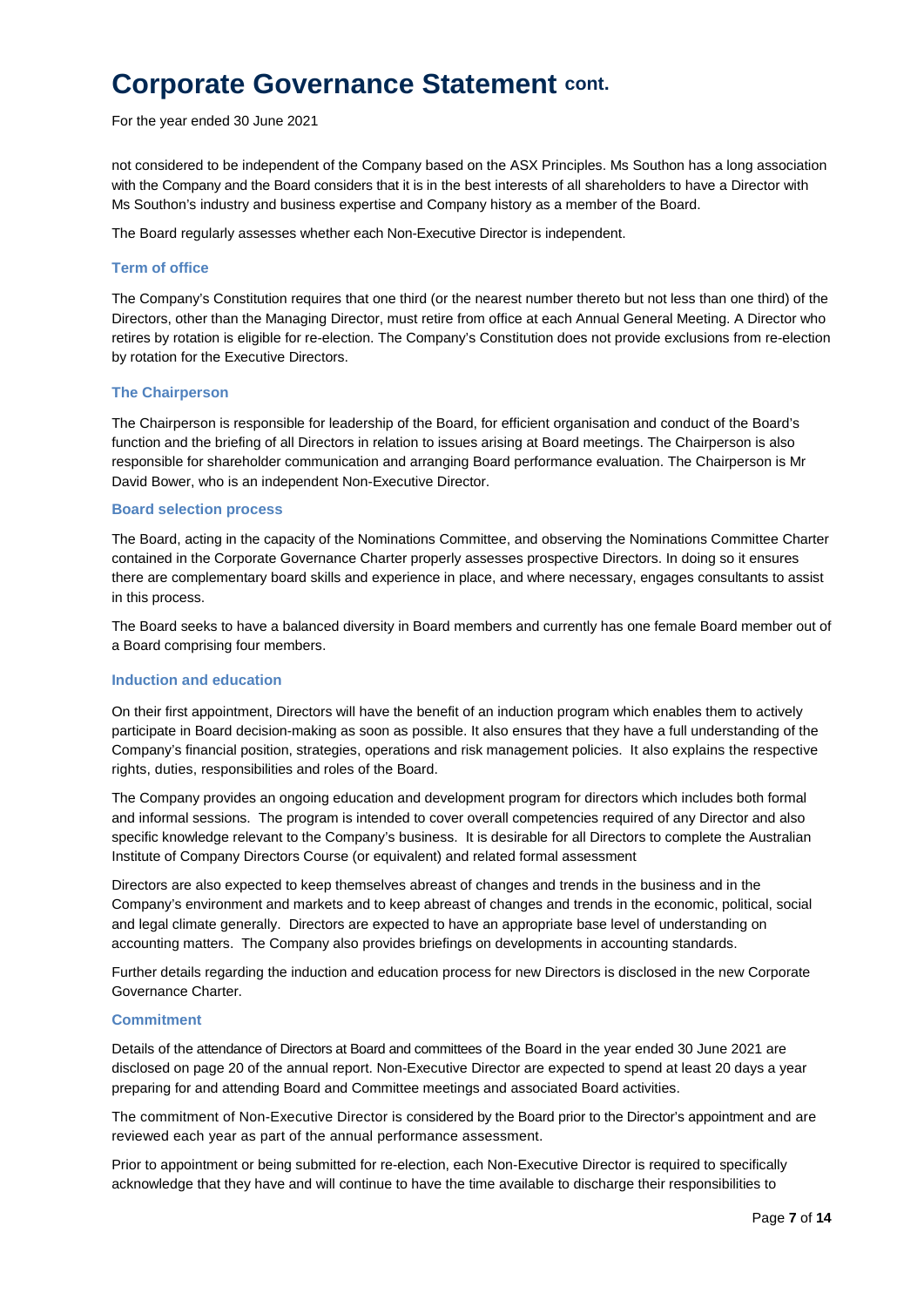For the year ended 30 June 2021

#### the Company.

#### **Independent professional advice**

Directors have the right, in connection with their duties and responsibilities, to seek independent professional advice at the Company's expense. Prior approval of the Chairman is required, but this will not be unreasonably withheld. The advice obtained must be made available to all Board members.

#### **Board Committees**

The Board has established an Audit & Risk Management Committee and a Remuneration Committee to assist in the execution of its duties and to allow detailed consideration of complex issues. Both committees comprise one Non-Executive Director and two Executive Directors and therefore have three members.

Each Committee has its own Charter which sets out its role and responsibilities, composition, structure, membership requirements and the manner in which the committee is to operate. Charters are reviewed when required by the Board. All matters determined by the committees are submitted to the Board as recommendations for Board consideration. Minutes of committee meetings are tabled at the subsequent Board meeting.

### **Principle 3: Instil a culture of acting lawfully, ethically and responsibly**

#### **Values**

The Board has adopted the following values of the Company:

- (1) to conduct business with honesty, integrity and fairness; and
- (2) to comply with all relevant laws and regulations applicable to it.

#### **Code of Conduct**

A Code of Conduct was in place during the 2021 financial year and was set out in the Corporate Governance Charter. The Board, management and employees of the Company are encouraged to comply when dealing with each other, shareholders, and the broader community, and the Code of Conduct that was in place during the 2021 financial year covered the following areas:

- compliance required with legal obligations, responsibilities to shareholders and the financial community generally;
- responsibilities to clients, customers and consumers;
- employment practices which ensures that the Company will employ the best available staff, both male and female, from a diverse background, with skills required to carry out their roles;
- ensuring a safe work place and maintain proper occupational health and safety practices commensurate with the nature of the Company's business and activities;
- responsibility to the community;
- responsibility to the individual; and
- obligations relative to fair trading and dealing.

An updated Code of Conduct has been adopted as part of the Corporate Governance Charter which is available on the Company website. The updated Code of Conduct includes the matters set out above as well as:

- practices to not give, offer, accept or request bribes;
- comply with any reporting and approval processes for gifts, entertainment or hospitality;
- immediately report any suspicion or incidence of fraud or corruption;
- a commitment to ensure no one suffers detrimental treatment as a result of refusing to take part in, or reporting on, conduct that may constitute fraud or corruption; and
- apply the full force of the law where sufficient evidence of fraud or corruption is obtained.

#### **Conflicts of interest**

The Board, management and employees must not involve themselves in situations where there is a real or apparent conflict of interest between them as individuals and the interest of the Company (excluding those matters which may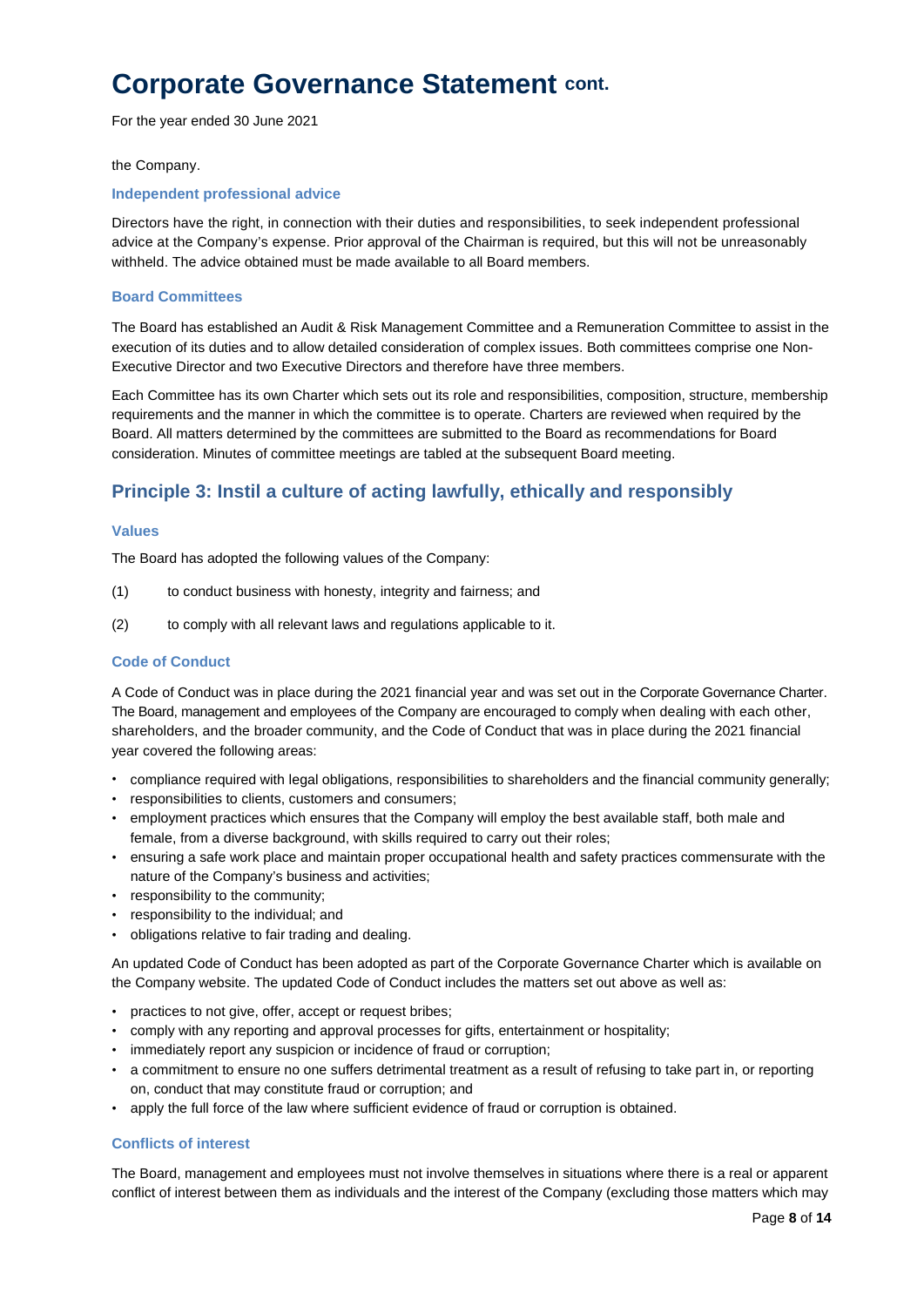For the year ended 30 June 2021

be subject to legal professional privilege). Where a real or apparent conflict of interest arises the matter should be brought to the attention of the Chairperson in the case of a Director or an Executive Director, or the Executive Directors in the case of a member of Management and a supervisor in the case of an employee, so that it may be considered and dealt with in an appropriate manner for all concerned.

#### **Compliance with the code**

Any breach of compliance with this code is to be reported directly to an Executive Director or Chairperson, as appropriate. Under the Code of Conduct, non-compliance with this code may result in disciplinary action.

#### **Periodic review of code**

The Company will monitor compliance with the code periodically by liaising with the Board, Management and staff especially in relation to any areas of difficulty which arise from the code and any other ideas or suggestions for improvement of the code. Suggestions for improvements or amendments to the code can be made at any time.

#### **Code of conduct for employees (including contractors)**

The Company shall ensure that the above principles are implemented and adopted by employees and contractors of the Company.

The updated Code of Conduct contained in the Corporate Governance Charter will include communications with investors as well as all of the matters detailed above.

#### **Trading in company securities by Directors, senior management and employees**

The Company issued a Securities Trading Policy with effect from 1 January 2011 which regulated dealings by Directors, senior management and employees in shares, options and other securities issued by the Company during the 2021 financial year.

The Securities Trading Policy provides that trading is prohibited in the period from 1 January and 1 July each year until the financial results are released to the Australian Securities Exchange in or around the mid of February and August respectively with such periods coinciding with the release of the half year and full year financial results. The Trading Policy has been updated to comply with the 4<sup>th</sup> edition of the ASX Principles as part of the adoption of the new Corporate Governance Charter and is available on the Company's website.

#### **Whistleblower Policy**

The Company has adopted a Whistleblower Policy which is available on the Company's website. The Company is committed to the highest standards of conduct and ethical behaviour in all business activities and to promoting and supporting a culture of honest and ethical behaviour, corporate compliance and good corporate governance.

#### **Anti-Bribery and Corruption Policy**

The Company has adopted an Anti-Bribery and Corruption Policy. The Company is committed to providing secure, confidential and accessible means for company personnel to raise concerns about corruption. All concerns raised will be fully and independently investigated. If the concerns are proven true, the Board will take appropriate action.

### **Principle 4: Safeguard the integrity of corporate reports**

#### **Audit & Risk Management Committee**

The Board has an Audit & Risk Management Committee to advise on the establishment and maintenance of a framework of internal control and appropriate ethical standards for the management of the Company. The Committee consists of the following independent Non-Executive Director and Executive Directors:

- Mr David Bower (Committee Chairman); and
- Mr Tim Odillo Maher;
- Ms Deborah Southon.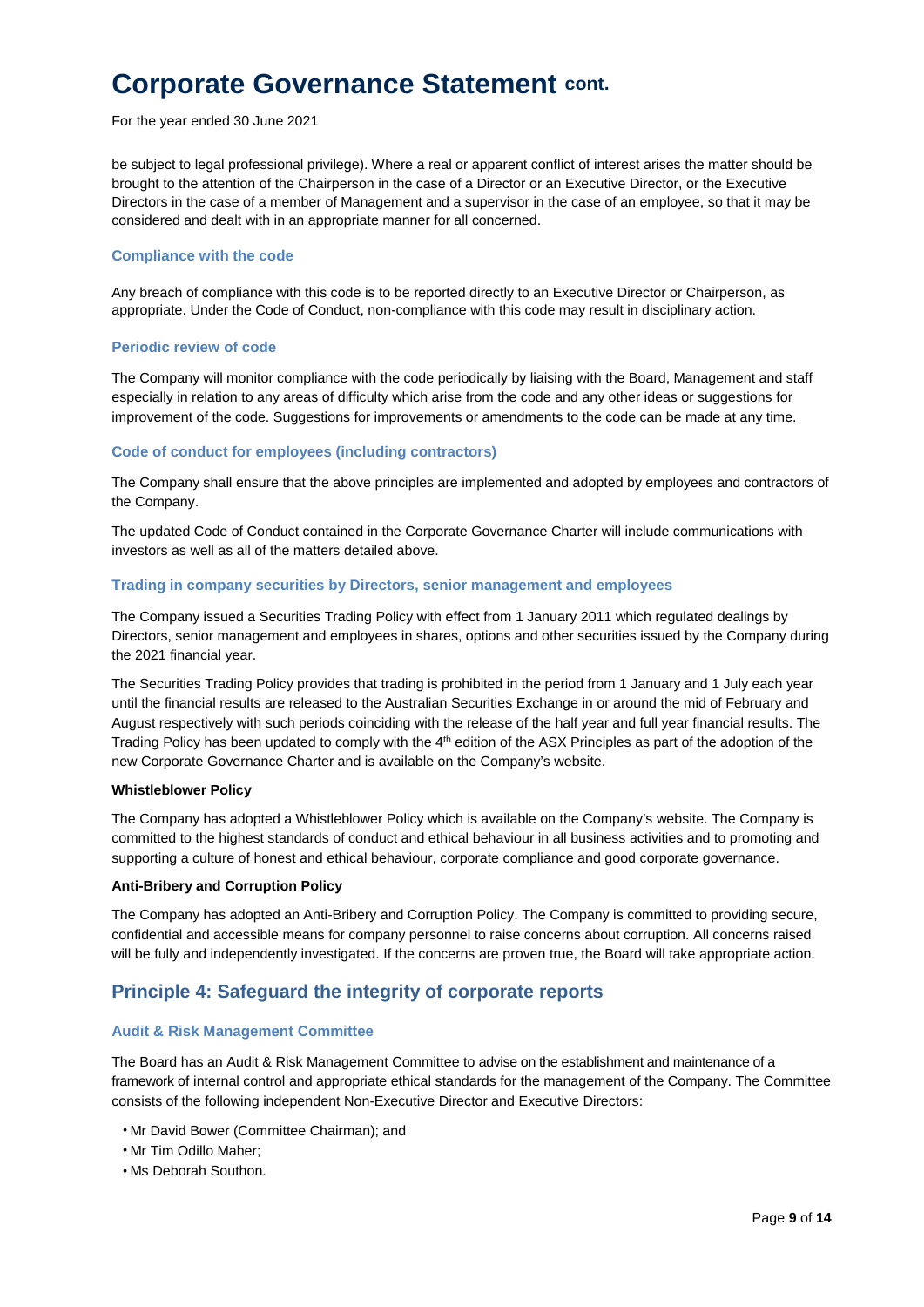For the year ended 30 June 2021

Details of members' qualifications, experience and their attendance at Audit & Risk Management Committee meetings are set out in the Directors' Report on pages 11, 12 and 20.

The Audit & Risk Management Committee acted in accordance with the Audit & Risk Management Committee Charter which was in place during the 2021 financial year and which was available on the Company website during that period.

#### **Certification of financial reports**

The Executive Directors together with the Chief Financial Officer shall be required to state in writing to the Board that in accordance with section 295A of the *Corporations Act 2001* and the relevant assurances required under recommendation 4.2 of the ASX Principles that in their opinion:

- the financial records of the entity have been properly maintained; and
- the financial statements comply with the appropriate accounting standards and give a true and fair view of the financial position and performance of the entity; and
- that the opinion has been formed on the basis of a sound system of risk management and internal control which is operating effectively.

#### **External Auditor**

The Company and Audit & Risk Management Committee policy is to appoint an external auditor who clearly demonstrates quality and independence. The performance of the external auditor is reviewed annually. As announced to the market on 15 July 2020, BDO Audit Pty Ltd (**BDO Audit**) was appointed as the external auditor replacing BDO East Coast Partnership and it is their policy to rotate audit engagement partners on listed companies at least every five years. In accordance with the Corporations Act, BDO Audit was appointed as the external auditor at the 2020 Annual General Meeting. An analysis of fees paid to the external auditor (including BDO East Coast Partnership), including a break-down of fees for non-audit services, is provided in the Directors' Report and in the notes to the financial statements. The external auditor provides a declaration of their independence to the Audit & Risk Management Committee each time they report to the Company.

The external auditor is required to attend the Annual General Meeting and be available to answer shareholder questions about the conduct of the audit and the preparation and content of the audit report.

#### **Verification**

The Company reviews and ensures that any company reports that are not audited are materially accurate, balanced and provide investors with the appropriate information to make informed investment decisions.

### **Principle 5: Make timely and balanced disclosure**

#### **Continuous Disclosure Obligations**

The Company had an established policy and procedure for timely disclosure of material information concerning the Company during the 2021 financial year. This includes internal reporting procedures to ensure that any required market announcements are reported to the Company Secretary in a timely manner.

The Company Secretary has been nominated as the person responsible for communication with the ASX. Under the new Corporate Governance Charter, any member of the Reporting Group (which includes the Directors, Chief Financial Officer and Company Secretary) has the ability to communicate with the ASX as required.

All information disclosed to the ASX is posted on the Company's corporate website as soon as it is disclosed to the ASX. When analysts are briefed following half year and full year results announcements, the material used in the presentations is released to the ASX prior to the commencement of the briefing. This information is also posted on the Company's corporate website.

The Company is committed to ensuring that all stakeholders and the market are provided with relevant and accurate information regarding its activities in a timely manner.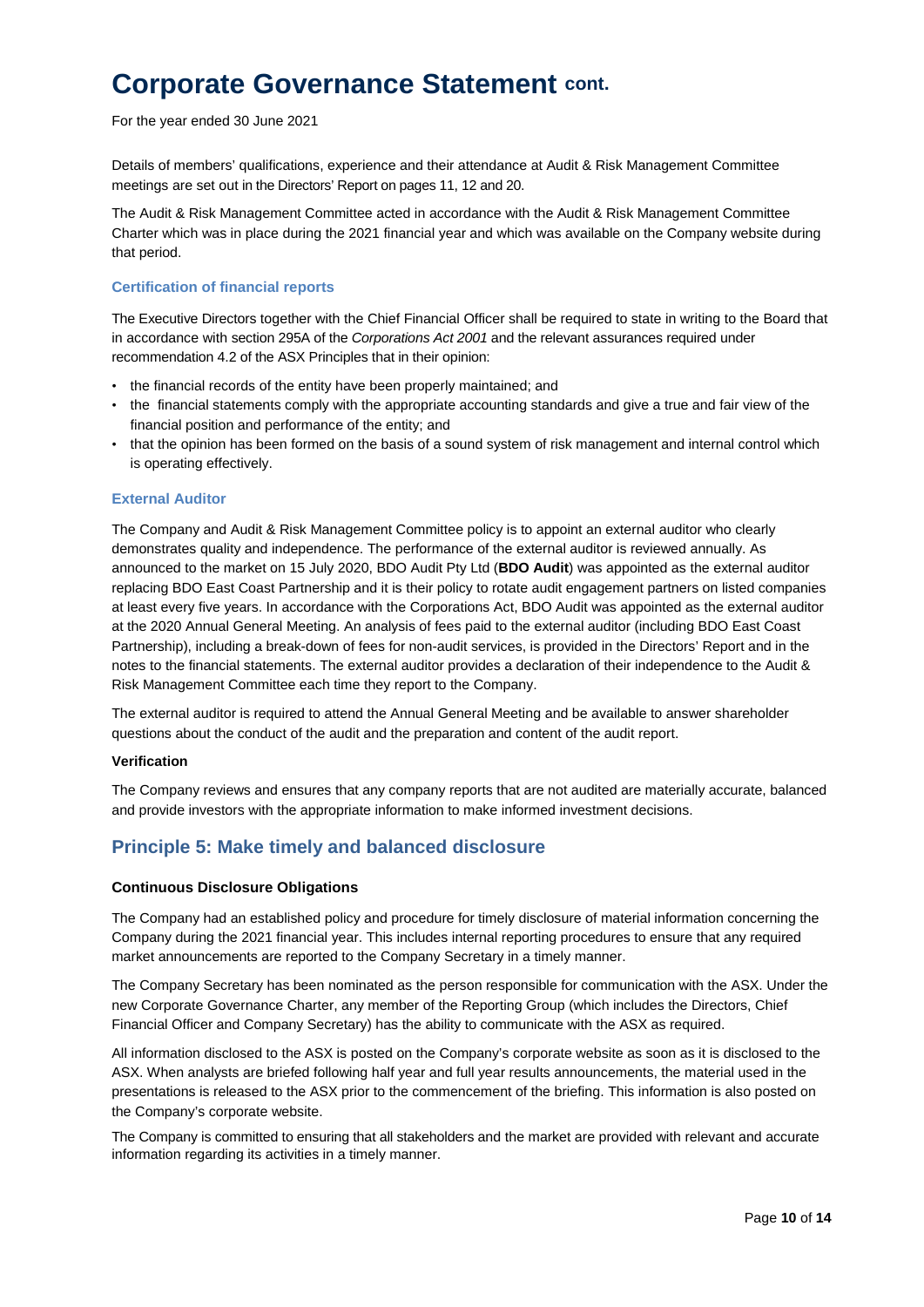For the year ended 30 June 2021

A disclosure policy, which has regard to ASX Guidance Note 8, has been adopted as part of the Corporate Governance Charter and is available on the Company website.

#### **Board Involvement**

Announcements that are released on the ASX Market Announcements Platform by the Company are distributed to all directors and published on the Company website.

#### **ASX Market Announcements Platform**

The Company is mindful to ensure that any substantive investor or analyst presentation material is released on the ASX Market Announcements Platform ahead of the presentation which is reflected in the Company's Corporate Ethics Policy in the Corporate Governance Charter.

### **Principle 6: Respect the rights of security holders**

#### **Website**

The Company website contains information about the Company and its governance.

As the Company's website is one of its key communication tools, the Company endeavours to keep its website upto-date, complete and accurate.

#### **Investor Communication**

The Company aims to keep shareholders informed of the Company's performance and all major developments in an ongoing manner. To achieve this, the Company communicates information regularly to shareholders through a range of forums and publications.

Information is communicated to shareholders through:

- Financial reports (including the full year financial report, and the half-year financial report) all of which are published on the Company's corporate website and for annual reports are distributed to shareholders where nominated;
- The Annual General Meeting and any other formally convened Company meetings;
- Market updates released to the ASX which is posted to the Company website.

The Company uses its annual general meeting (**AGM**) as an opportunity to further engage with its shareholders and seek their input on the management of the Company.

The Company's website also contains a facility for shareholders to direct inquiries to the Company and where investor inquiries are raised; these will be communicated to the Board.

#### **Participation at AGM**

The Company undertakes a number of steps to seek to maximise shareholders' ability to participate in the AGM process by:

- making Directors, members of Management and the external auditor available at the AGM;
- allowing shareholders in attendance at the AGM a reasonable opportunity to ask questions regarding the items of business, including questions to the external auditor regarding the conduct of the audit and the preparation and content of the auditor's report; and
- providing shareholders who are unable to attend the meeting with an opportunity to submit questions in advance of the meeting.

#### **Shareholder Resolution**

At the Company's 2020 Annual General Meeting, the resolutions were decided by poll voting.

#### **Electronic Communication**

Shareholders may, via the Company's share registry, elect to receive communications electronically. The Company's website also contains a facility for shareholders to direct inquiries to the Company.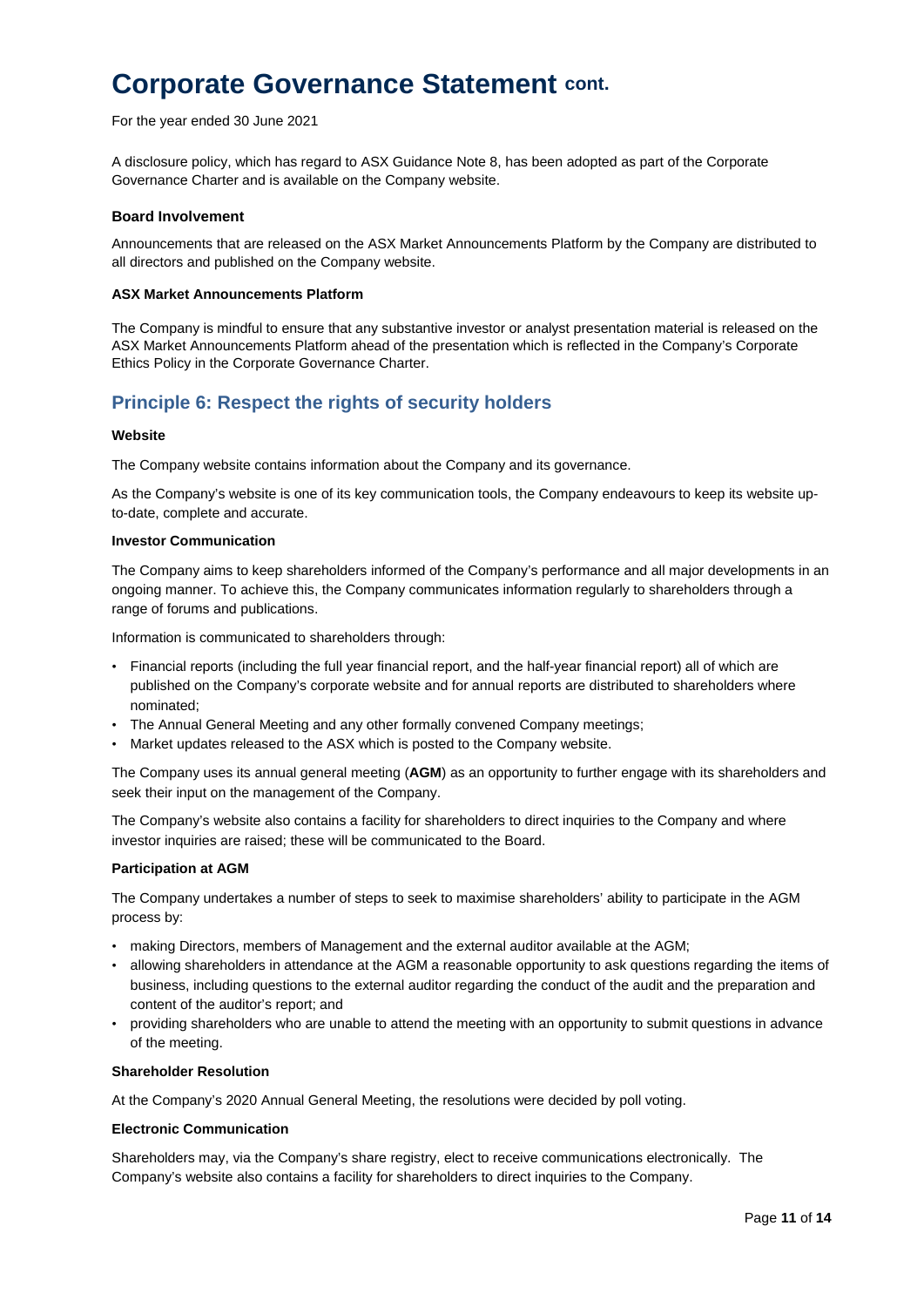For the year ended 30 June 2021

### **Principle 7: Recognise and manage risk**

#### **Audit and Risk Management Committee**

The details of the Audit and Risk Management Committee are set out under Principle 4.

#### **Risk management framework**

The Board, through the Audit & Risk Management Committee, is responsible for ensuring the adequacy of the Company's risk management and compliance framework and system of internal controls and for regularly reviewing its effectiveness.

Considerable importance is placed on maintaining a strong control environment. There is an organisation structure with clearly drawn lines of accountability and delegation of authority. The Board actively promotes a culture of quality and integrity.

The Company has implemented a risk management system based on ASX Principles and the Audit & Risk Management Committee's additional function is to assist the Board in discharging its responsibility to exercise due care, diligence and skill in relation to the Company by:

- ensuring the development of an appropriate risk management policy framework that will provide guidance to Management in implementing appropriate risk management practices throughout the Company's operations, practices and systems;
- defining and periodically reviewing risk management as it applies to the Company and clearly identifying all stakeholders;
- ensuring the Committee clearly communicates the Company's risk management philosophy, policies and strategies to Directors, Management, employees, contractors and appropriate stakeholders;
- ensuring that Directors and Management establish a risk aware culture which reflects the Company's risk policies and philosophies;
- reviewing methods of identifying broad areas of risk and setting parameters or guidelines for business risk reviews;
- making informed decisions regarding business risk management, internal control systems, business policies and practices and disclosures; and
- considering capital raising, treasury and market trading activities with particular emphasis on risk treatment strategies, products and levels of authorities.

In addition, the new Corporate Governance Charter provides for reviewing and making recommendations to the Board in relation to the adequacy of the Company's processes for managing risks, including:

- in relation to any incident involving fraud or other break down of the Company's internal controls;
- in relation to the Company's insurance program, having regard to the Company's business and insurable risks associated with the business.

The Executive Directors are responsible for identifying, evaluating and monitoring risk in accordance with the risk management framework and are responsible for the accuracy and validity of risk information reported to the Board and also for ensuring clear communication to the Board on risk throughout the Company.

In particular, at the Board and Executive Directors' strategy planning sessions, an evaluation is undertaken to identify key business and financial risks which could prevent the Company from achieving its objectives.

Additionally, a formal risk assessment process is part of any major business acquisitions, major capital expenditures or significant business initiatives.

During Financial year 2021, the internal risk committee conducted a comprehensive risk management framework review throughout the business and this is an ongoing process.

#### **Internal audit function**

The Company has an internal audit and risk committee which meets on a regular basis; it performs internal audit and risk reviews across all segments within the group. This includes review of compliance with all external regulatory requirements, operational risk management and continuous improvement.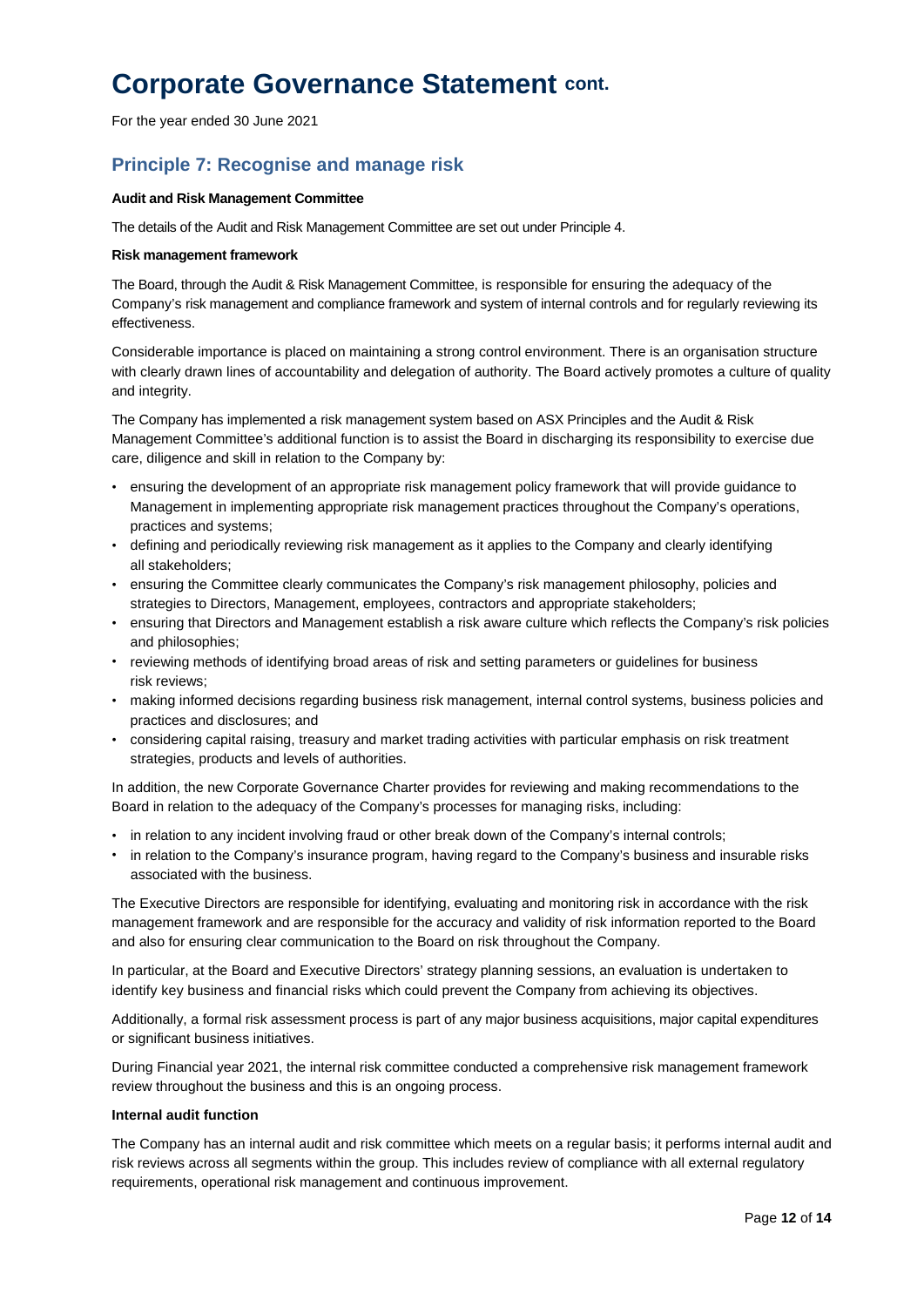For the year ended 30 June 2021

#### **Material exposure to risk**

The Company does not have any material exposure to environmental and social sustainability risks. However, the Company is exposed to general economic and market risk, such as interest rate and unemployment rate. The Company monitors the economic factors which may impact on the Company and its operations on an ongoing basis and considers such matters as part of its business plan.

### **Principle 8: Remunerate fairly and responsibly**

#### **Remuneration Committee**

The Remuneration Committee operated in accordance with the Remuneration Committee Charter during the 2021 financial year which was available on the Company website during that period and was responsible for the review and recommendation to the Board on the following matters:

- the Company's remuneration, recruitment, retention and termination policies and procedures for senior executives;
- remuneration framework for Directors (in consultation with external consultants when appropriate); and
- remuneration by gender.

An updated Remuneration Committee Charter has been adopted as part of the new Corporate Governance Charter which is available on the Company website.

The Committee comprises the following independent Non-Executive Director and Executive Directorss:

- Mr David Bower; (Chairperson) and
- Mr Tim Odillo Maher;
- Ms Deborah Southon.

The performance of senior management is reviewed periodically by the Executive Directors, and in accordance with guidelines issued by the Remuneration Committee.

Details of Directors' attendance at Remuneration Committee meetings are set out in the Directors' Report on page 20.

#### **Structure of remuneration**

It is the Company's practice that in respect of setting executive remuneration:

- management should be remunerated by an appropriate balance of fixed remuneration and performance based remuneration;
- levels of fixed remuneration should be reasonable and fair, relative to the scale of the Company's business, and should reflect core performance requirements and expectations;
- any performance based remuneration should be clearly linked to specific performance targets which are aligned to the Company's short and long term performance objectives. Such targets should be appropriate to the Company's circumstances, goals and risk appetite;
- equity based remuneration may include, amongst other things, options or performance rights. Such remuneration should include appropriate hurdles that are aligned to the Company's longer term performance objectives and should be structured in a manner so as to ensure they do not lead to a short term focus or the taking of undue risks; and
- any termination payments for management should be agreed in advance and should not be applied in the case of removal for misconduct. Consideration will be given as to whether shareholder approval will be required for any termination payments.

It is the Company's practice that in respect of setting out Non-Executive Director remuneration:

- Non-Executive Director should normally be remunerated by way of fees (in the form of cash, non-cash benefits or superannuation contributions);
- levels of fixed remuneration for Non-Executive Director should reflect the time commitment and responsibilities of the role;
- Non-Executive Director should not receive performance based remuneration;